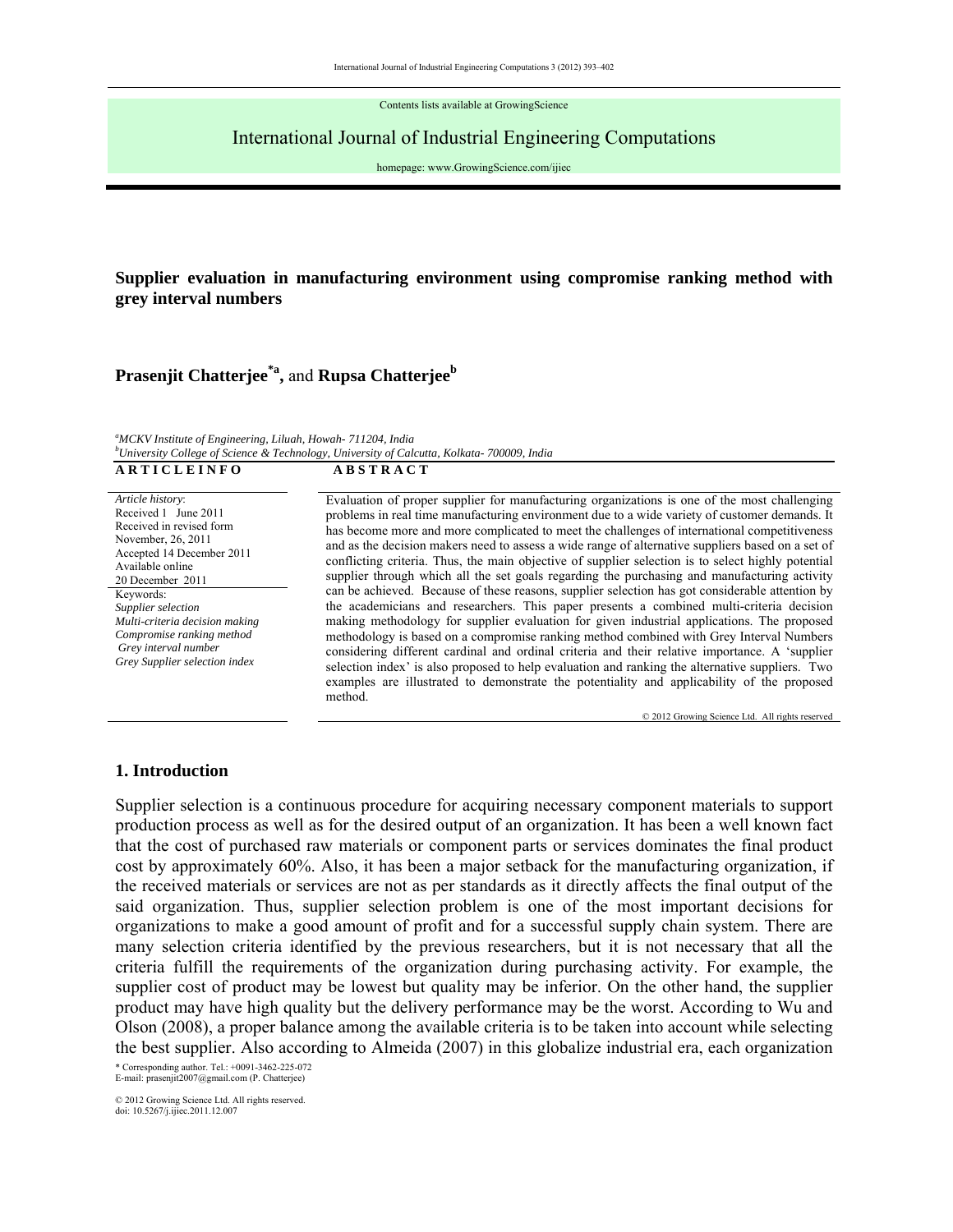wants to grab appreciable amount of market share by providing quality product at low cost and also quick after sales service.

## **2. Review of the past researches**

Various approaches like the analytic hierarchy process (AHP), analytic network process (ANP), data envelopment analysis (DEA), fuzzy set theory, mathematical programming, case-based reasoning (CBR), simple multi-attribute rating technique (SMART) have already been proposed by the past researchers to solve the problem of proper supplier selection. Multi-criteria decision making (MCDM) methods give an effective framework for supplier comparison based on the evaluation of multiple conflicting criteria. Kasilingam and Lee (1996) proposed a mixed-integer programming model to select suppliers and determine the order quantities. Weber et al. (1998) described the noncooperative supplier negotiation strategies where the selection of one supplier results in another being left out of the solution. Ghodsypour and Brien (1998) integrated the analytical hierarchy process and linear programming to consider both tangible and intangible factors in choosing the best suppliers and placing the optimal order quantities among them such that the total value of purchasing (TVP) becomes maximum. Kumar et al (2000) developed a fuzzy multi-objective integer programming model for supplier selection problems. In the proposed model, various input parameters are treated as vague with a linear membership function of fuzzy type. Liu et al. (2000) proposed a simplified DEA model to evaluate the overall performances of suppliers with respect to three input and two output criteria. Talluri and Narasimhan (2003) proposed a max–min productivity based approach that derives the supplier performance variability measures, which are then utilized in a nonparametric statistical technique in identifying supplier groups for effective selection. Liu and Hai (2005) presented a novel weighting procedure in place of AHP's paired comparison for selecting suppliers. Bayazit (2006) proposed an ANP model to tackle the supplier selection problem. Perçin (2006) applied an integrated AHP–GP approach for supplier selection. Chou et al. (2007) attempted to present a fuzzy decisionmaking approach to deal with the supplier selection problem in supply chain system. Here, linguistic values are used to assess the ratings and weights for selection factors.

Pi and Low (2007) provided an accurate and easier method for quantifying the supplier's attributes to quality losses using a Taguchi loss function, and then these quality losses are transferred into a variable for decision-making by analytical hierarchy process (AHP). Chou and Chang (2008) presented a strategy-aligned fuzzy simple multi-attribute rating technique (SMART) for solving the supplier/vendor selection problem from the perspective of strategic management of the supply chain. Sanayei et al (2010) proposed a hierarchy MCDM model based on fuzzy sets theory and VIKOR method to deal with the supplier selection problems in the supply chain system. Feng et al (2011) developed a multi-objective algorithm based on Tabu search for solving the supplier selection problem. Extensive computational experiments were also conducted to test the performance of the proposed algorithm. Liao and Kao (2011) proposed an integrated fuzzy TOPSIS (techniques for order preference by similarity to ideal solution) and multi-choice goal programming (MCGP) approach to solve the supplier selection problem.

Although a good amount of research works have already been carried out by the past researchers on supplier selection, there is still a need for a simple as well as systematic mathematical approach to guide the decision-makers in taking a proper supplier selection decision. In this research work, an attempt is made to discover the potentialities and applicability of the Compromise Ranking Method combined with Grey Interval Numbers for real time uncertain environments while selecting the most suitable suppliers for two different industrial situations. A Grey supplier selection index is also proposed to rank the alternative suppliers. Two real-time examples are cited to demonstrate and compare the relative performances of the proposed approach with that used by the past researchers. The first example deals with the selection of the most appropriate supplier for an agricultural and construction equipment manufacturing firm (Rao, 2007) whereas, the second example considers the choice of the best suited supplier for an industrial organization (Lin et al., 2007).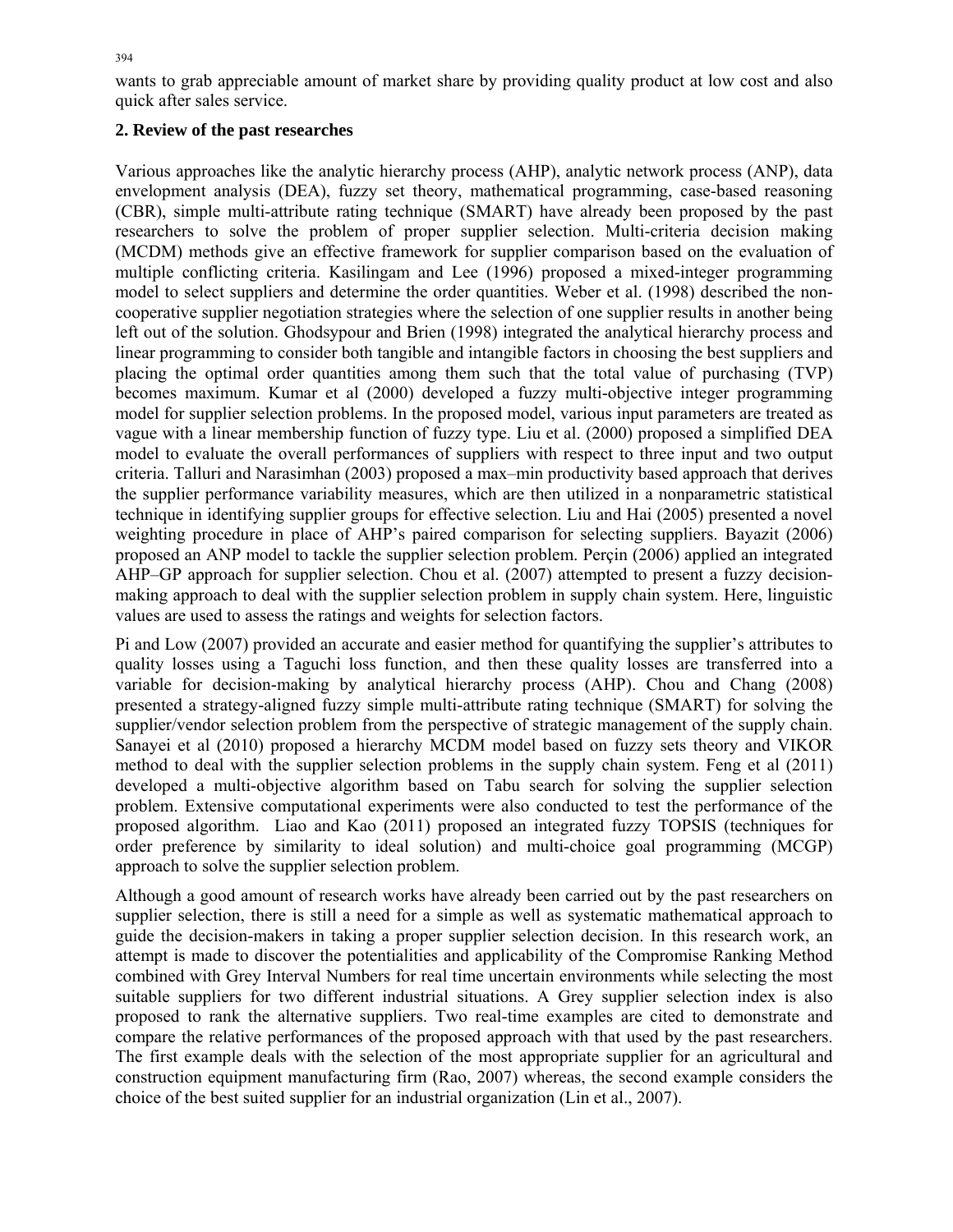#### **3. Compromise ranking method**

The VIKOR (the Serbian name is 'Vlse Kriterijumska Optimizacija Kompromisno Resenje' which means multi-criteria optimization (MCO) and compromise solution) method was mainly established by Zeleny (2002) and later advocated by Opricovic and Tzeng (2002, 2003, 2004, 2007)**.** This method is developed to solve MCDM problems with conflicting and non-commensurable (attributes with different units) criteria, assuming that compromise can be acceptable for conflict resolution, when the decision maker wants a solution that is the closest to the ideal solution and the alternatives can be evaluated according to all the established criteria. It focuses on ranking and selecting the best alternative from a set of alternatives with conflicting criteria, and on proposing compromise solution (one or more). The compromise solution is a feasible solution, which is the closest to the ideal solution, and a compromise means an agreement established by mutual concessions made between the alternatives. A detailed description of the method is available in (Chatterjee et al., 2009).

#### **4. Grey Interval Numbers**

Most of the real time multi-attribute decision-making problems can not be determined or predicted with certain and exact attribute values, but it can be expressed in terms of fuzzy values or with values in some intervals. So, it becomes necessary to extend the applications from white number (crisp values) to grey numbers is necessary for real-world applications. Grey number is basically a concept of grey theory, developed by Deng (19982) to deal with the insufficient and incomplete information. White number, grey number and black number are three classifications to distinguish the uncertainty level of information.

Let  $\otimes X = [\underline{x}, \overline{x}] = \{x | \underline{x} \le x \le \overline{x} \text{ and } \overline{x} \in R, \text{ then } \otimes X \text{ which has two real numbers } \underline{x} \text{ (the lower limit of } \overline{x})\}$ 

 $\otimes$ X) and x (the upper limit of  $\otimes$ X) is defined as follows (Deng, 1988, Lin et al., 2008):

a). If  $\underline{x} \rightarrow -\infty$  and  $\overline{x} \rightarrow \infty$ , then  $\otimes X$  is called the black number which means it has no meaningful information.

b). Else if  $\underline{x} = \overline{x}$ , then ⊗X is called the white number which means with complete information.

c). Otherwise,  $\otimes X = \left[\frac{x}{x}, \overline{x}\right]$  is called the grey number which means insufficient and uncertain information.

A detail description about the different operations related to Grey interval numbers can be found in Lin et al. (2008).

## **5. Mathematical modelling of the proposed compromise ranking method with grey interval numbers (VIKOR-G)**

The main idea of Compromise Ranking Method with Grey Interval Numbers (VIKOR-G) method is based on the real conditions of decision-making situations and applications of the Grey systems theory and Grey decision-making systems (Deng, 1988). The following multiple attribute merit for compromise ranking is developed from the  $L<sub>p</sub>$ -metric as used in the traditional compromise programming method**.** 

$$
L_{p,i} = \left\{ \sum_{j=1}^{M} \left( w_j \left[ \left( m_{ij} \right)_{max} - m_{ij} \right] / \left[ \left( m_{ij} \right)_{max} - \left( m_{ij} \right)_{min} \right] \right)^p \right\}^{1/p} 1 \le p \le \infty; i = 1, 2, ..., N
$$
 (1)

where M is the number of criteria and N is the number of alternatives. The  $m_{ii}$  values (for  $i = 1, 2, \dots$ , N;  $j = 1,2,...,M$ ) indicate the values of criteria for different alternatives. In the VIKOR method,  $L_{1,i}$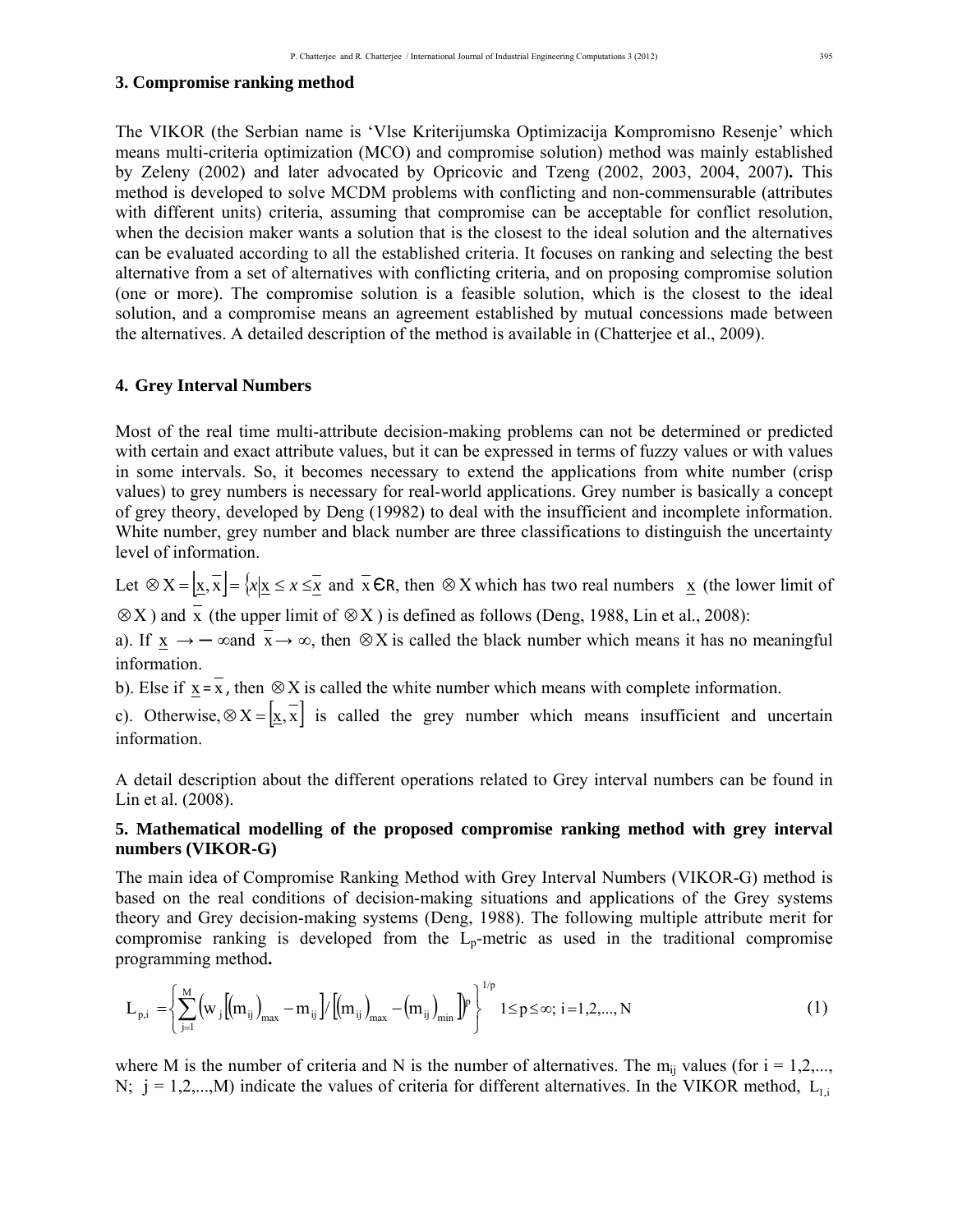and  $L_{\infty i}$  are used to formulate the ranking measure. The procedural steps for the VIKOR-G method are enlisted as follows

Step 1: Identify the major supplier selection criteria for the given problem and short-list alternatives on the basis of the identified criteria satisfying the requirements. A quantitative or qualitative value is assigned to each identified criterion to construct the Grey decision matrix⊗X .

$$
\otimes x = \begin{bmatrix} \otimes x_{11} & \otimes x_{12} & \dots & \otimes x_{1m} \\ \otimes x_{21} & \otimes x_{22} & \dots & \otimes x_{2m} \\ \dots & \dots & \dots & \dots \\ \otimes x_{n1} & \otimes x_{n2} & \dots & \otimes x_{nm} \end{bmatrix} = \begin{bmatrix} x_{11}, m_{11} \\ x_{21}, m_{21} \end{bmatrix} \begin{bmatrix} x_{12}, m_{12} \\ x_{22}, m_{22} \end{bmatrix} \dots \dots \begin{bmatrix} x_{1m}, m_{1m} \\ x_{2m}, m_{2m} \end{bmatrix}
$$
(2)

where  $\otimes$  x<sub>ij</sub> is the interval performance value of i<sup>th</sup> alternative on j<sup>th</sup> criterion, n is the number of alternatives compared and m is the number of criteria. The value of  $\otimes x_{ij}$  is determined by m<sub>ij</sub> (the lower limit) and  $x_{ii}$  (the upper limit).

Step 2: After short-listing the alternatives and development of the initial decision matrix, determine the best,  $(m_{ij})_{max}$  and  $(x_{ij})_{max}$  and the worst,  $(m_{ij})_{min}$  and  $(x_{ij})_{min}$  values of all the criteria.

Step 3: The relative importance of the considered criteria are determined using any subjective or objective weighting method.

Step 4: Calculate the  $\overline{E_i}$  and  $\overline{E_i}$  values for m<sub>ij</sub> and x<sub>ij</sub> respectively as follows.

$$
\overline{E}_{i} = L_{1,j} = \sum_{j=1}^{M} w_{j} \left[ \left( m_{ij} \right)_{max} - m_{ij} \right] / \left[ \left( m_{ij} \right)_{max} - \left( m_{ij} \right)_{min} \right]
$$
(3)

$$
\overline{\overline{E}_i} = L_{1,j} = \sum_{j=1}^{M} w_j \left[ \left( x_{ij} \right)_{max} - x_{ij} \right] / \left[ \left( x_{ij} \right)_{max} - \left( x_{ij} \right)_{min} \right]
$$
(4)

Eq. (3) and Eq. (4) are applicable to beneficial criteria (whose higher values are desirable for a given application). For non-beneficial criteria (whose lower values are preferable for a given application),  $[(m_{ij})_{max} - m_{ij}]$  and  $[(x_{ij})_{max} - x_{ij}]$  in Eq. (3) and Eq. (4) are to be replaced by  $[m_{ij} - (m_{ij})_{min}]$  and  $[x_{ij} - x_{ij}]$  $(x_{ii})_{min}$ ] respectively.

Step 5: Calculate E<sub>i</sub>  
\n
$$
E_i = \frac{1}{2} \left[ \overline{E}_i + \overline{E}_i \right]
$$
\n(5)

Step 6: Calculate F<sub>i</sub> values for  $\overline{E_i}$  and  $\overline{E_i}$  elements.

$$
\overline{F_i} = L_{\infty i} = \text{Max}^m \text{ of } \begin{cases} w_j \left( m_{ij} \right)_{\text{max}} & m_{ij} \end{cases} / \left( m_{ij} \right)_{\text{max}} \left( m_{ij} \right)_{\text{min}} \begin{cases} j = 1, 2, ..., M \\ 0 & \text{otherwise} \end{cases}
$$
 (6)

$$
\overline{\overline{F}_i} = L_{\infty i} = \text{Max}^{\text{m}} \text{ of } \langle w_j | (x_{ij})_{\text{max}} | x_{ij} \rangle / (x_{ij})_{\text{max}} (x_{ij})_{\text{min}} \rangle \quad j = 1, 2, ..., M
$$
 (7)

Step 7: Calculate Fi

$$
F_i = \frac{1}{2} \left[ \overline{F_i} + \overline{F_i} \right] \tag{8}
$$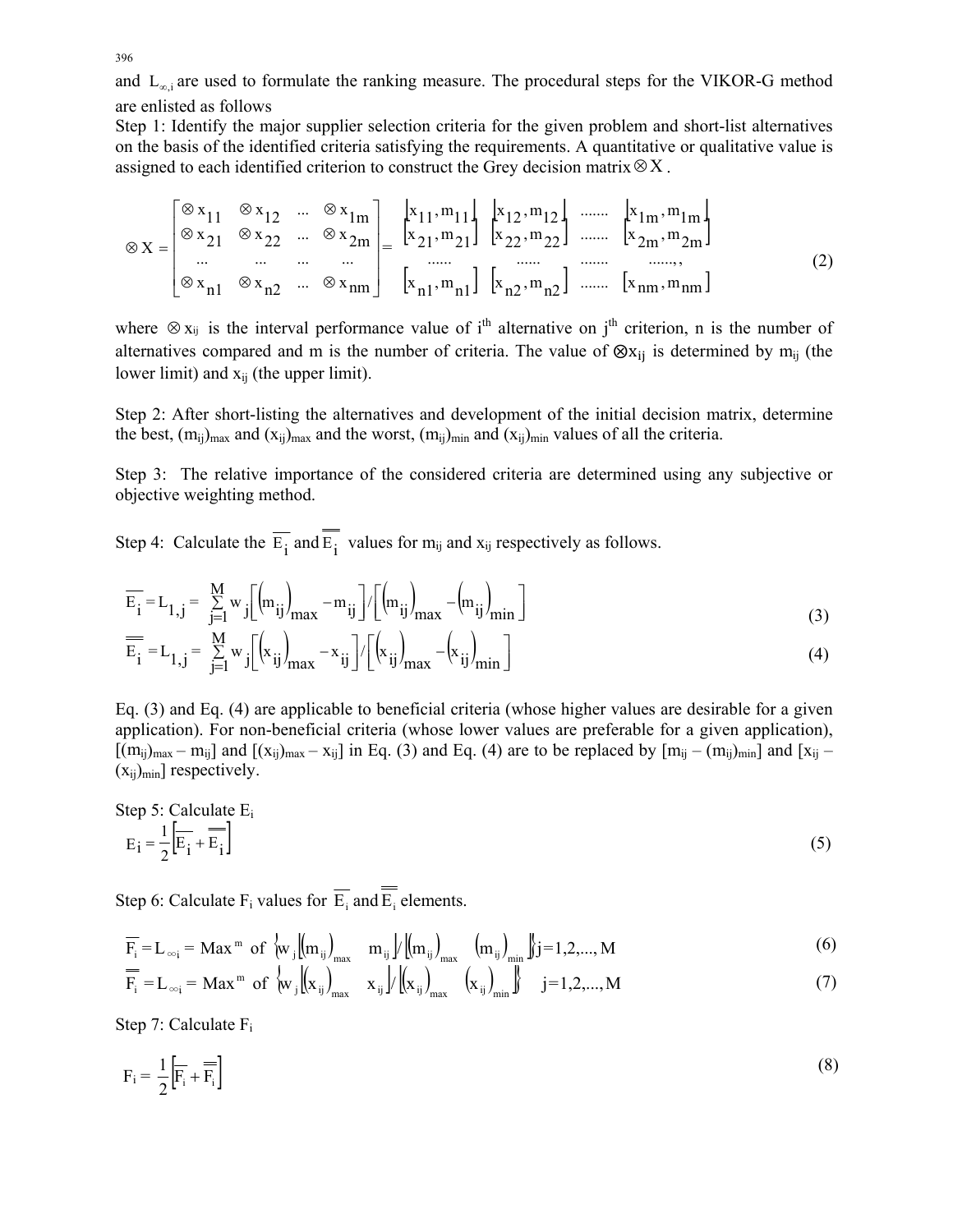Step 8: Calculate the value of "supplier selection index"  $(P_i)$ .

$$
P_{i} = \nu \left( (E_{i} - E_{i-min}) / (E_{i-max} - E_{i-min}) \right) + (1 - \nu) \left( (F_{i} - F_{i-min}) / (F_{i-max} - F_{i-min}) \right),\tag{9}
$$

where  $E_{i-max}$  and  $E_{i-min}$  are the maximum and minimum values of  $E_i$  respectively, and  $F_{i-max}$  and  $F_{i-min}$ are the maximum and minimum values of  $F_i$  respectively.  $\nu$  is introduced as weight of the strategy of 'the majority of attributes' (or 'the maximum group utility'). The value of  $\nu$  lies in the range of 0 to 1. Normally, the value of *v* is taken as 0.5. The compromise can be selected with 'voting by majority' (*v*   $> 0.5$ ), with 'consensus' ( $v = 0.5$ ) or with 'veto' ( $v < 0.5$ ).

Step 9: Arrange the alternative suppliers in the ascending order, according to the values of "supplier selection index"  $(P_i)$ . Compromise ranking list for a given *v* can be obtained by ranking with the  $P_i$ measure. The best alternative supplier is the one having the minimum  $P_i$  value. The proposed VIKOR-G method is an effective multi-criteria decision making tool, specifically applicable to those situations when the decision maker is not able, or does not know to express his/her preference at the beginning of the decision making process. The obtained compromise solution can be accepted by the decision maker because it provides a maximum group utility of the 'majority' and a minimum individual regret of the 'opponent'. The compromise solutions can be the base for negotiations, involving the decision maker's preference on criteria weights (Rao, 2008). The VIKOR-G results depend on the ideal solution, which stands only for a given set of alternatives. Inclusion (or exclusion) of an alternative can affect the VIKOR-G ranking of the new set of alternatives.

#### **6. Illustrative example 1**

This example deals with the selection of the most appropriate supplier for an agricultural and construction equipment manufacturing firm (Rao, 2007). The organization has divided all its purchased parts into 18 commodity groups, like hydraulic valves, fasteners, electrical components etc. To collect data in each commodity group, the company first listed all the parts supplied by each supplier to obtain the supply variety of the vendors. If a supplier supplies more than one commodity group, the supply variety of this supplier in each group is the sum of the number of parts in all the groups. Here five criteria were considered, i.e. price, quality, delivery performance, distance and supply variety. Among these five criteria, price and distance are non-beneficial attributes where smaller values are often preferable, whereas quality, delivery performance and supply variety are the beneficial attributes where higher values are desirable. Eighteen suppliers comprising are considered as the alternatives. Thus, the MCDM problem consists of 18 alternative suppliers and 5 supplier selection criteria. The original decision matrix (Rao, 2008) is expressed in Grey intervals as shown in Table 1. Now this supplier selection problem for the agricultural and construction equipment manufacturing firm is solved using the proposed VIKOR-G method. At first, Grey decision matrix is developed from original decision matrix. The interval range of grey number depends on the uncertainty of the obtained information from each subcontractor and depends on the decision maker. Then the best and the worst values of all the criteria are identified. Rao (2008) employed the AHP method to determine the weights of the considered criteria, as  $w_P = 0.1361$ ,  $w_O = 0.4829$ ,  $w_{DP} = 0.2590$ and  $w_D$ = 0.0438 and  $w_{SV}$  = 0.0782. These criteria weights are used here for all the analysis. Now, the values of  $E_i$  and  $F_i$  are calculated using Eqs. (3), (4), (5) and (6) respectively, as given in Table 2. Table 2 also exhibits the values of "supplier selection index"  $(P_i)$  for  $v = 0.5$  and the compromise ranking list of the considered alternative suppliers. The candidate suppliers are arranged in ascending order, according to the values of Pi. The best choice of supplier is supplier 15. Supplier 17 is the second choice and the last choice is supplier 14. Rao (2008) obtained a ranking of the alternative suppliers as 10-17-15-6-5-8-13-11-12-9-2-1-16-14-3-18-4-7 by applying TOPSIS method, whereas, using the proposed VIKOR-G method, the compromise ranking of suppliers is 17-15-12-8-11-16-10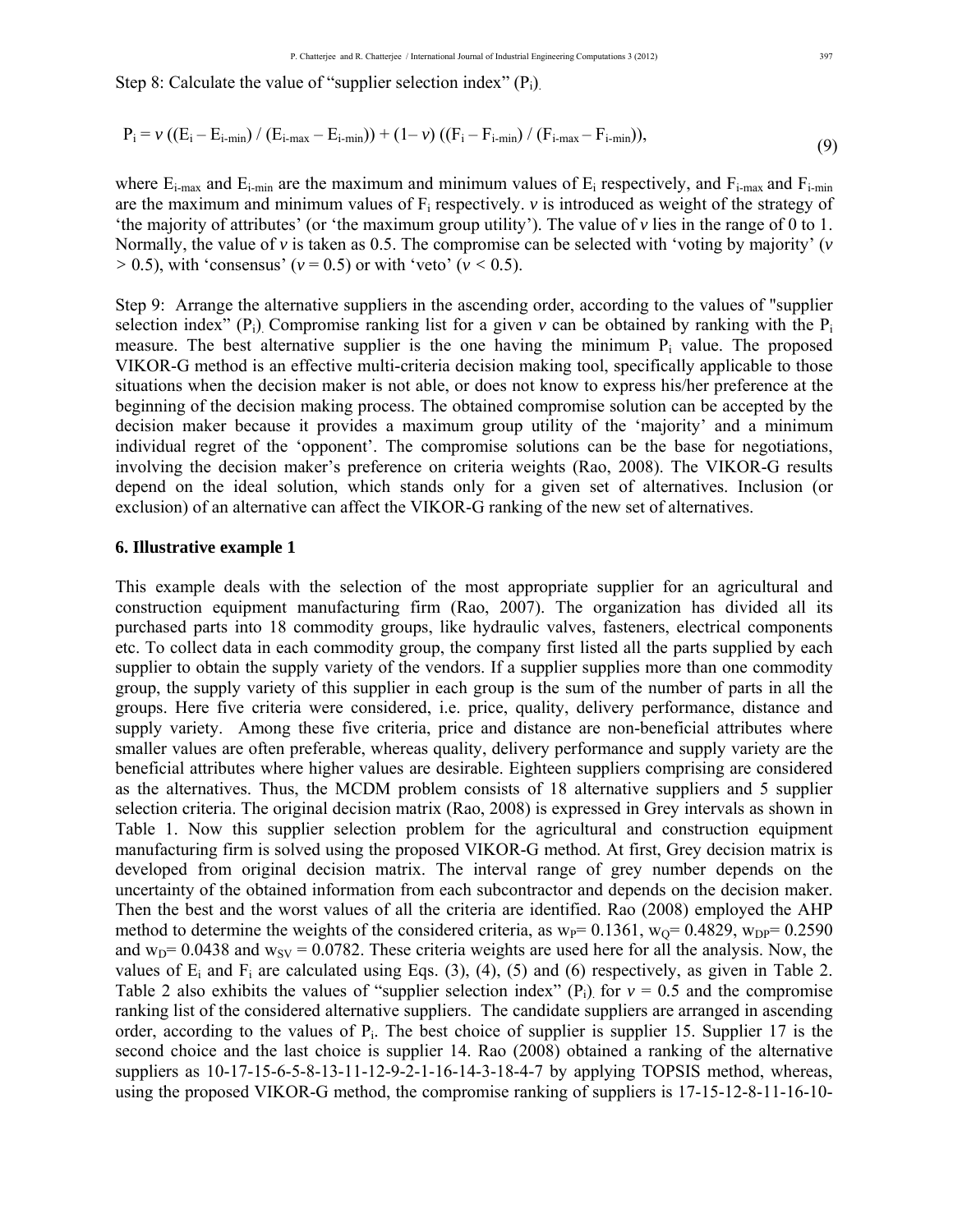13-1-9-3-4-7-18-5-6-2-14. It is observed that in the VIKOR-G method, the best choice of supplier is supplier alternative 17.

| Quantitative data expressed in Grey intervals |             |     |             |        |                           |     |                |        |                     |      |
|-----------------------------------------------|-------------|-----|-------------|--------|---------------------------|-----|----------------|--------|---------------------|------|
| Supplier                                      | Price $(P)$ |     | Quality (Q) |        | Delivery Performance (DP) |     | Distance $(D)$ |        | Supply Variety (SV) |      |
| 1                                             | 80          | 120 | 100         | 100    | 80                        | 100 | 224.1          | 273.9  | 1.8                 | 2.2  |
| 2                                             | 80          | 120 | 99.69       | 99.89  | 70                        | 90  | 578.7          | 707.3  | 11.7                | 14.3 |
| 3                                             | 80          | 120 | 100         | 100    | 80                        | 100 | 642.6          | 785.4  | 2.7                 | 3.3  |
| 4                                             | 80          | 120 | 100         | 100    | 80                        | 100 | 1628.1         | 1989.9 | 2.7                 | 3.3  |
| 5                                             | 80          | 120 | 99.73       | 99.93  | 70                        | 90  | 214.2          | 261.8  | 21.6                | 26.4 |
| 6                                             | 80          | 120 | 96.49       | 96.69  | 70                        | 100 | 216.9          | 265.1  | 25.2                | 30.8 |
| 7                                             | 80          | 120 | 100         | 100    | $80\,$                    | 95  | 1263.6         | 1544.4 | 0.9                 | 1.1  |
| 8                                             | 80          | 120 | 100         | 100    | 96                        | 98  | 885.6          | 1082.4 | 21.6                | 26.4 |
| 9                                             | 80          | 120 | 99.88       | 99.93  | 80                        | 100 | 576.9          | 705.1  | 9.9                 | 12.1 |
| 10                                            | 80          | 120 | 97.44       | 97.64  | 100                       | 100 | 529.2          | 646.8  | 47.7                | 58.3 |
| 11                                            | 80          | 120 | 99.925      | 99.975 | 90                        | 100 | 216.9          | 265.1  | 9                   | 11   |
| 12                                            | 80          | 120 | 99.75       | 99.95  | 96                        | 100 | 510.3          | 623.7  | 6.3                 | 7.7  |
| 13                                            | 80          | 120 | 99.97       | 99.97  | 80                        | 100 | 510.3          | 623.7  | 17.1                | 20.9 |
| 14                                            | 80          | 120 | 91.87       | 91.91  | 80                        | 100 | 870.3          | 1063.7 | 10.8                | 13.2 |
| 15                                            | 60          | 100 | 99.98       | 100    | 90                        | 100 | 571.5          | 698.5  | 29.7                | 36.3 |
| 16                                            | 80          | 120 | 100         | 100    | 90                        | 100 | 715.5          | 874.5  | 1.8                 | 2.2  |
| 17                                            | 60          | 100 | 99.98       | 100    | 90                        | 100 | 620.1          | 757.9  | 30.6                | 37.4 |
| 18                                            | 80          | 120 | 99.26       | 99.46  | 80                        | 90  | 821.7          | 1004.3 | 8.1                 | 9.9  |

A closer look at the values of attributes and their importance for suppliers 10 and 17 reveals that supplier 17 is superior than supplier 10 with respect to attributes price and quality and these two are the most important attributes as per the weights given by Rao (2007).

| Supplier | $E_i$     | $\equiv$<br>E: | $E_i$  | $F_i$  | $\!\!\!=\!\!\!=$<br>$F_i$ | $F_i$  | $P_i$  | Rank           |
|----------|-----------|----------------|--------|--------|---------------------------|--------|--------|----------------|
|          | 0 2 1 3 1 | 0.3858         | 0.2994 | 0.1361 | 0.1727                    | 0.1544 | 0.2666 | 9              |
|          | 0.4731    | 0.4850         | 0.4790 | 0.2590 | 0.2590                    | 0.2590 | 0.5174 | 17             |
| 3        | 0.2246    | 0.3972         | 0.3109 | 0.1361 | 0.1727                    | 0.1544 | 0.2748 | 11             |
| 4        | 0.2551    | 0.4278         | 0.3414 | 0.1361 | 0.1727                    | 0.1544 | 0.2965 | 12             |
| 5        | 0.4429    | 0.4547         | 0.4488 | 0.2590 | 0.2590                    | 0.2590 | 0.4959 | 15             |
| 6        | 0.3714    | 0.6413         | 0.5063 | 0.1976 | 0.2590                    | 0.2283 | 0.5007 | 16             |
| 7        | 0.3763    | 0.4195         | 0.3979 | 0.1361 | 0.1727                    | 0.1544 | 0.3367 | 13             |
| 8        | 0.2523    | 0.2350         | 0.2437 | 0.1361 | 0.1361                    | 0.1361 | 0.2054 | $\overline{4}$ |
| 9        | 0.2147    | 0.3903         | 0.3025 | 0.1361 | 0.1727                    | 0.1544 | 0.2688 | 10             |
| 10       | 0.2867    | 0.2979         | 0.2923 | 0.1409 | 0.1521                    | 0.1465 | 0.2523 | 7              |
| 11       | 0.2023    | 0.2916         | 0.2470 | 0.1361 | 0.1361                    | 0.1361 | 0.2078 | 5              |
| 12       | 0.2174    | 0.2638         | 0.2492 | 0.1361 | 0.1361                    | 0.1361 | 0.2033 | 3              |
| 13       | 0.1982    | 0.3709         | 0.3277 | 0.1361 | 0.1727                    | 0.1544 | 0.2560 | 8              |
| 14       | 0.7010    | 0.8736         | 0.8305 | 0.4829 | 0.4829                    | 0.4829 | 1.0000 | 18             |
| 15       | 0.0411    | 0.1287         | 0.1065 | 0.0274 | 0.0863                    | 0.0582 | 0.0009 | $\overline{2}$ |
| 16       | 0.2283    | 0.3147         | 0.2931 | 0.1361 | 0.1361                    | 0.1361 | 0.2252 | 6              |
| 17       | 0.0411    | 0.1287         | 0.1065 | 0.0286 | 0.0863                    | 0.0575 | 0.0000 |                |
| 18       | 0.5259    | 0.4512         | 0.4535 | 0.2590 | 0.1727                    | 0.2158 | 0.4735 | 14             |

 $E_i$ ,  $F_i$  and  $P_i$  values for example 1

**Table 1**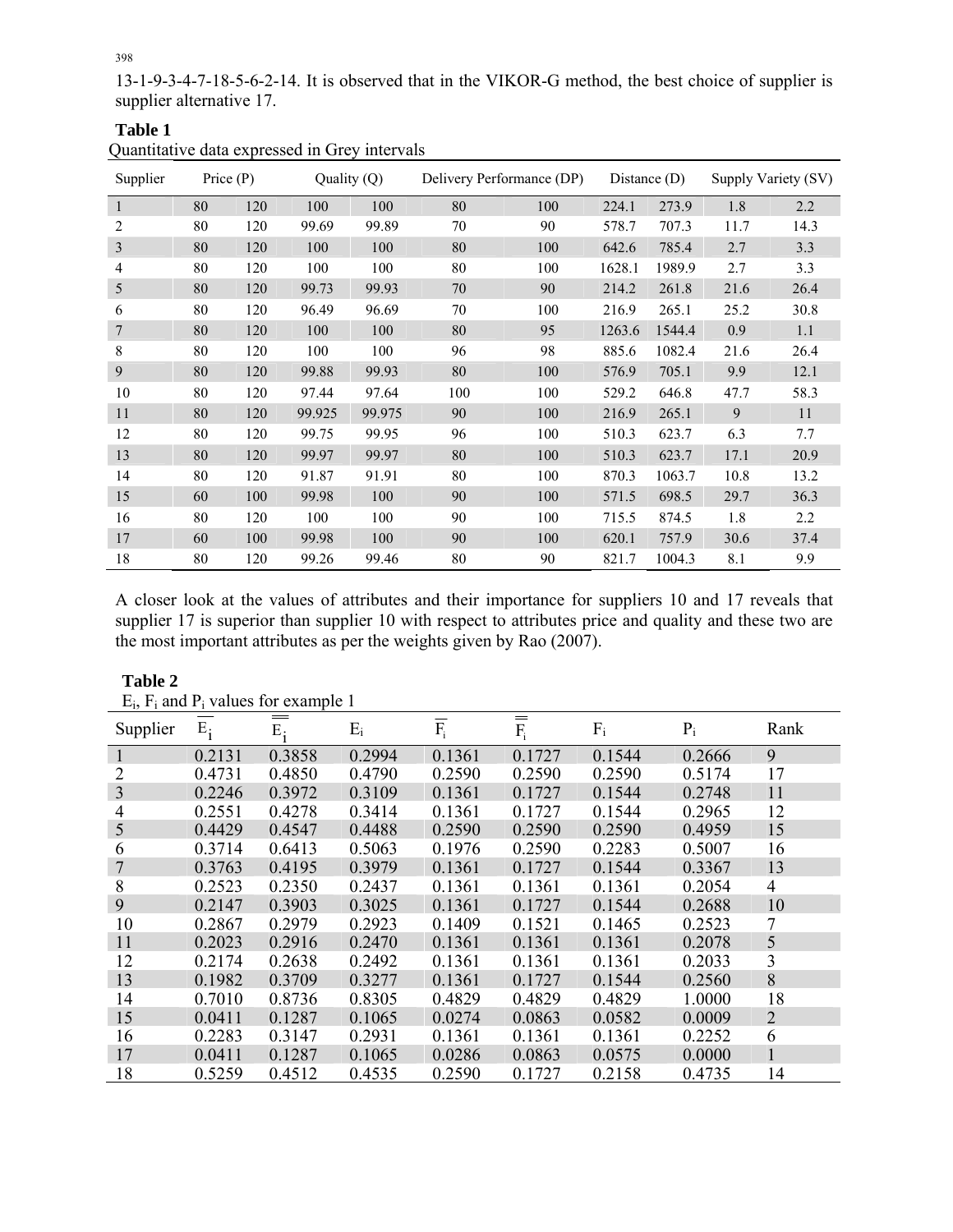Liu (2000) also suggested that supplier alternatives 17, 1, 10, 12, 15 are the only efficient suppliers, so proposing supplier 17 as the best choice is justified. While calculating  $P_i$  values, the value of  $\nu$  is usually taken as 0.5 (Rao, 2008), but actually its value lies between  $\overline{0}$  and 1. Table 3 shows the compromise rankings of the alternative suppliers for two extreme values of  $v = 0.1$  and  $v = 0.9$ .

**Table 3**

| Ranking of suppliers for example 1 for different values of $\nu$ |                 |                |                 |      |  |  |  |  |  |
|------------------------------------------------------------------|-----------------|----------------|-----------------|------|--|--|--|--|--|
| Supplier                                                         | $P_i (v = 0.9)$ | Rank           | $P_i (v = 0.1)$ | Rank |  |  |  |  |  |
|                                                                  | 0.2977          | 9              | 0.2356          | 9    |  |  |  |  |  |
| 2                                                                | 0.5524          | 15             | 0.4825          | 17   |  |  |  |  |  |
| 3                                                                | 0.3124          | 11             | 0.2373          | 11   |  |  |  |  |  |
| 4                                                                | 0.3515          | 12             | 0.2416          | 12   |  |  |  |  |  |
| 5                                                                | 0.5137          | 14             | 0.4782          | 16   |  |  |  |  |  |
| 6                                                                | 0.5801          | 17             | 0.4214          | 15   |  |  |  |  |  |
| 7                                                                | 0.4238          | 13             | 0.2496          | 13   |  |  |  |  |  |
| 8                                                                | 0.2219          | 4              | 0.1890          | 4    |  |  |  |  |  |
| 9                                                                | 0.3016          | 10             | 0.2361          | 10   |  |  |  |  |  |
| 10                                                               | 0.2867          | 8              | 0.2179          | 7    |  |  |  |  |  |
| 11                                                               | 0.2262          | 5              | 0.1895          | 5    |  |  |  |  |  |
| 12                                                               | 0.2180          | 3              | 0.1885          | 3    |  |  |  |  |  |
| 13                                                               | 0.2786          | 7              | 0.2335          | 8    |  |  |  |  |  |
| 14                                                               | 1.0000          | 18             | 1.0000          | 18   |  |  |  |  |  |
| 15                                                               | 0.0002          | $\overline{2}$ | 0.0016          | 2    |  |  |  |  |  |
| 16                                                               | 0.2576          | 6              | 0.1929          | 6    |  |  |  |  |  |
| 17                                                               | 0.0000          | 1              | 0.0000          |      |  |  |  |  |  |
| 18                                                               | 0.5544          | 16             | 0.3925          | 14   |  |  |  |  |  |

In both these cases, the best choice of supplier (supplier alternative 17) does not change, although the ranking of the alternative supplier changes slightly, which suggest that VIKOR-G method can be successfully applied for dealing with complex supplier selection problems. Fig. 1 compares the ranking performance of the proposed VIKOR-G method with respect to TOPSIS method proposed by Rao (2008).



**Fig. 1**. Comparative rankings of alternative suppliers for example 1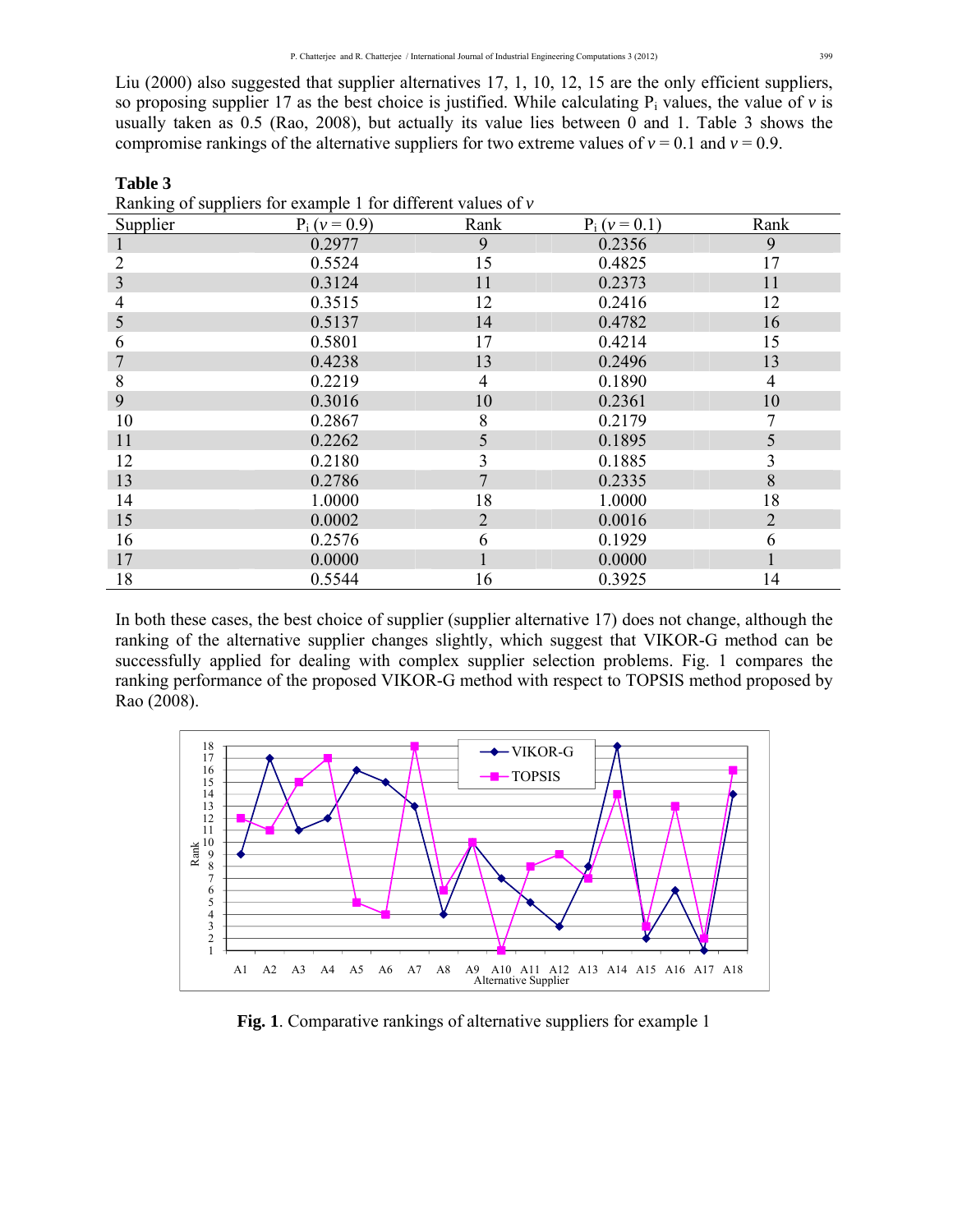## **7. Illustrative example 2**

The second example (Lin et al., 2007) deals with the selection of the most appropriate subcontractor for an engineering corporation to demonstrate the potentiality, feasibility and applicability of the proposed method. The performance of each subcontractor was evaluated on the basis of four criteria, i.e. Reliability (RA), Schedule-control ability (SA), Management ability (MA), and Labor quality (LQ). The reliability of subcontractors is evaluated by their reputation, records and financial condition. The schedule-control ability is measured by subcontractors' efficiency and mobilization. Management ability (MA) is assessed by the quality, safety, and environmental management level of each subcontractor. Labor quality (LQ) is evaluated by the workers' skill level, coordination and cooperation of subcontractors. So all the four criteria are beneficial in nature where higher values are desirable. Four suppliers namely  $S_1$ ,  $S_2$ ,  $S_3$ , and  $S_4$  were considered as the alternatives. Thus, the MCDM problem consists of 4 alternative suppliers and 4 supplier selection criteria, as shown in Table 4.

## **Table 4**

| Supplier | RA |     | SA    |       | MA |     |        |        |
|----------|----|-----|-------|-------|----|-----|--------|--------|
|          | 80 | 120 | 100   | 100   | 80 | 100 | 224.1  | 273.9  |
| ∽        | 80 | 120 | 99.69 | 99.89 | 70 | 90  | 578.7  | 707.3  |
| ◡        | 80 | 120 | 100   | 100   | 80 | 100 | 642.6  | 785.4  |
|          | 80 | 20  | 100   | 100   | 80 | 100 | 1628.1 | 1989.9 |

Quantitative data expressed in Grey intervals (Lin et al., 2007)

At first, the best and the worst values of all the criteria are identified. Lin et al. (2007) determined the weights of the considered criteria, as  $w_{RA} = 0.2$ ,  $w_{SA} = 0.25$ ,  $w_{MA} = 0.20$  and  $w_{LO} = 0.20$ . These criteria weights are used here for all the analysis. Now, the values of  $E_i$  and  $F_i$  are calculated using Eqs. (3), (4), (5) and (6) respectively, as given in Table 5. Table 5 also exhibits the values of "supplier selection index"  $P_i$  for  $v = 0.5$  and the compromise ranking list of the considered alternative suppliers. The candidate suppliers are arranged in ascending order, according to the values of the "supplier selection index"  $P_i$ . The best choice of supplier is supplier 3. Supplier 1 is the second choice and the last choice is supplier 4. Using the method as proposed by Lin et al. (2007), a ranking of the alternative suppliers obtained as 3-1-2-4, whereas, using the proposed VIKOR-G method, the compromise ranking of suppliers is 3-1-2-4, which exactly corroborates with that of Lin et al. (2007).

| L<br>п |  |
|--------|--|
|--------|--|

| $E_i$ , $F_i$ and $P_i$ values for example 2 |        |                                  |        |        |         |        |        |      |
|----------------------------------------------|--------|----------------------------------|--------|--------|---------|--------|--------|------|
| Supplier                                     | Ε.     | $\hspace{0.05cm} =$<br>$E_{\rm}$ | $E_i$  | F.     | =<br>F. | $F_i$  | $P_i$  | Rank |
|                                              | 0.4000 | 0.7000                           | 0.5500 | 0.2000 | 0.2000  | 0.2    | 0.6346 |      |
|                                              | 0.4500 | 0.4000                           | 0.4250 | 0.3500 | 0.1750  | 0.2625 | 0.6426 |      |
| 3                                            | 0.0000 | 0.1000                           | 0.0500 | 0.0000 | 0.1000  | 0.05   | 0.0000 |      |
| $\overline{4}$                               | 0.7000 | 0.7000                           | 0.7000 | 0.3500 | 0.3500  | 0.35   | 1.0000 | 4    |

Table 6 shows the compromise rankings of the alternative suppliers for two extreme values of  $v = 0.1$ and  $v = 0.9$ . In both these cases, the best choice of supplier (supplier alternative 15) does not change, although the ranking of the alternative supplier may change slightly. Fig. 2 compares the ranking performance of the proposed method with respect to Lin et al. (2007).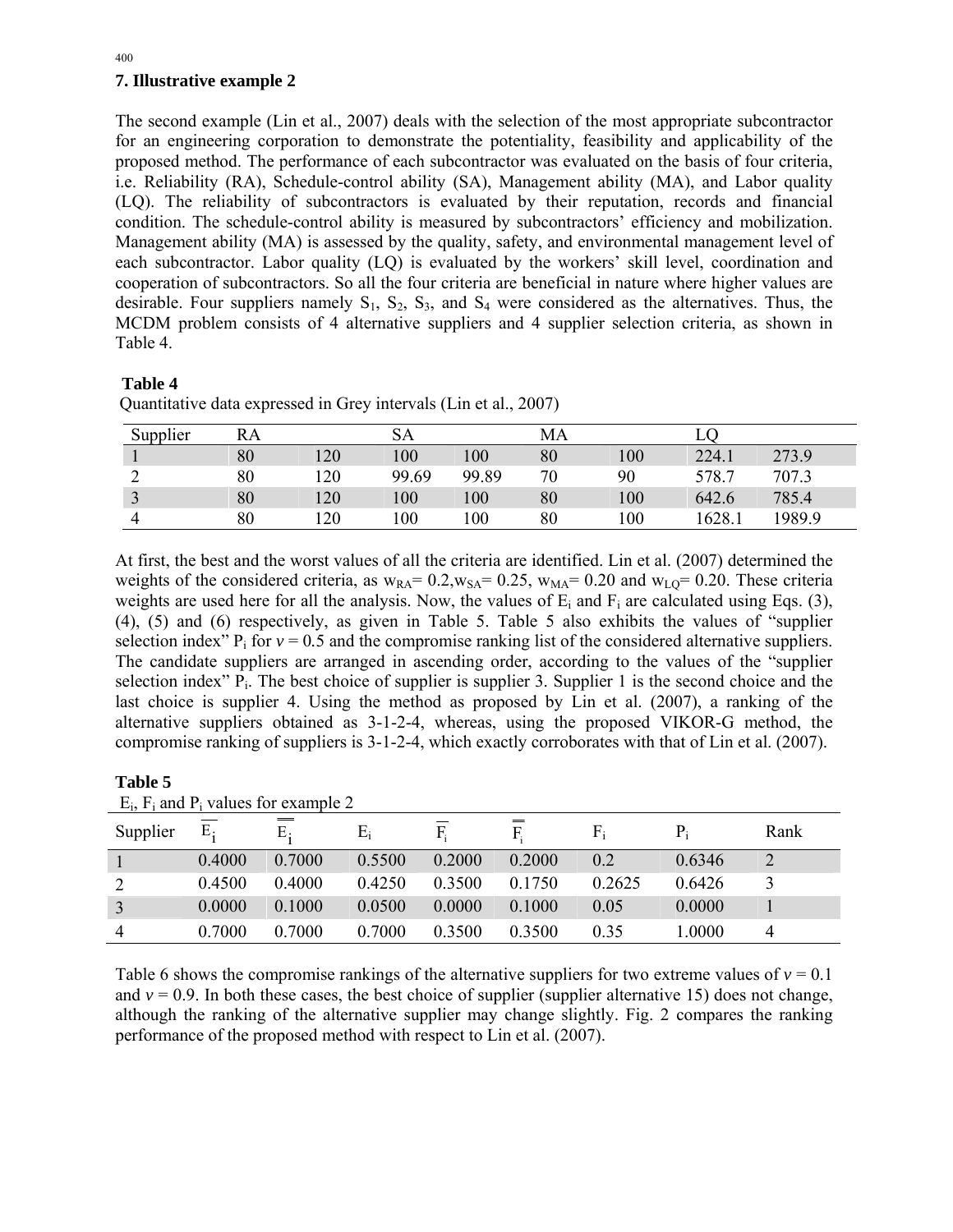### **Table 6**

Ranking of suppliers for example 2 for different values of *v*

| Supplier | $(v = 0.9)$ | Rank | $(v = 0.1)$ | Rank |
|----------|-------------|------|-------------|------|
|          | 0.7423      |      | 0.5269      |      |
|          | .5901       |      | 0.6952      |      |
|          | 0.0000      |      | 0.0000      |      |
|          | .0000       |      | 0000        |      |



**Fig. 2** Comparative rankings of alternative suppliers for example 2

### **8. Conclusions**

Owing to the increasing complexity in decision making, the uncertainty of evaluation increases. In real time manufacturing environment, the decision maker may not always be able to give precise evaluations to the alternatives on every criterion. However, they can give an approximate range of evaluation based on their knowledge and cognition. Under this situation, it becomes necessary to develop such decision making models which can easily handle the uncertain information. In this paper, the concept Grey Interval Number integrated has been used with the Compromise Ranking Method VIKOR, to propose a decision making framework and a "Grey supplier selection index" which can effectively handle the uncertain information and rank the alternative suppliers. The two cited examples demonstrate the potentiality, applicability and simplicity of the proposed VIKOR-G method in solving supplier selection decision-making problems, involving uncertain and qualitative as well as quantitative criteria. The proposed method can incorporate the decision maker's preferences regarding the relative importance of different criteria. The measures of the quantitative and qualitative criteria and their relative importance are used together to rank the alternatives under uncertain environment, providing a better evaluation of the alternatives. The VIKOR-G method can make a compromise ranking among the alternatives. The results derived using the proposed VIKOR-G method show an excellent correlation with those obtained by the past researchers, which specifically prove the global applicability of these two methods while solving such type of complex supplier selection problems. The proposed VIKOR-G method can also be used for any type of decision-making problem, involving any number of quantitative and qualitative criteria and any number of alternatives under uncertain and incomplete environment.

#### **References**

Almeida, A.T. (2007). Multi criteria decision model for outsourcing contracts selection based on utility function and ELECTRE method. *Computers & Operations Research*, 34, 3569-3574.

Bayazit, O. (2006). Use of analytic network process in vendor selection decisions. *Benchmarking: An International Journal,* 13 (5), 566–579.